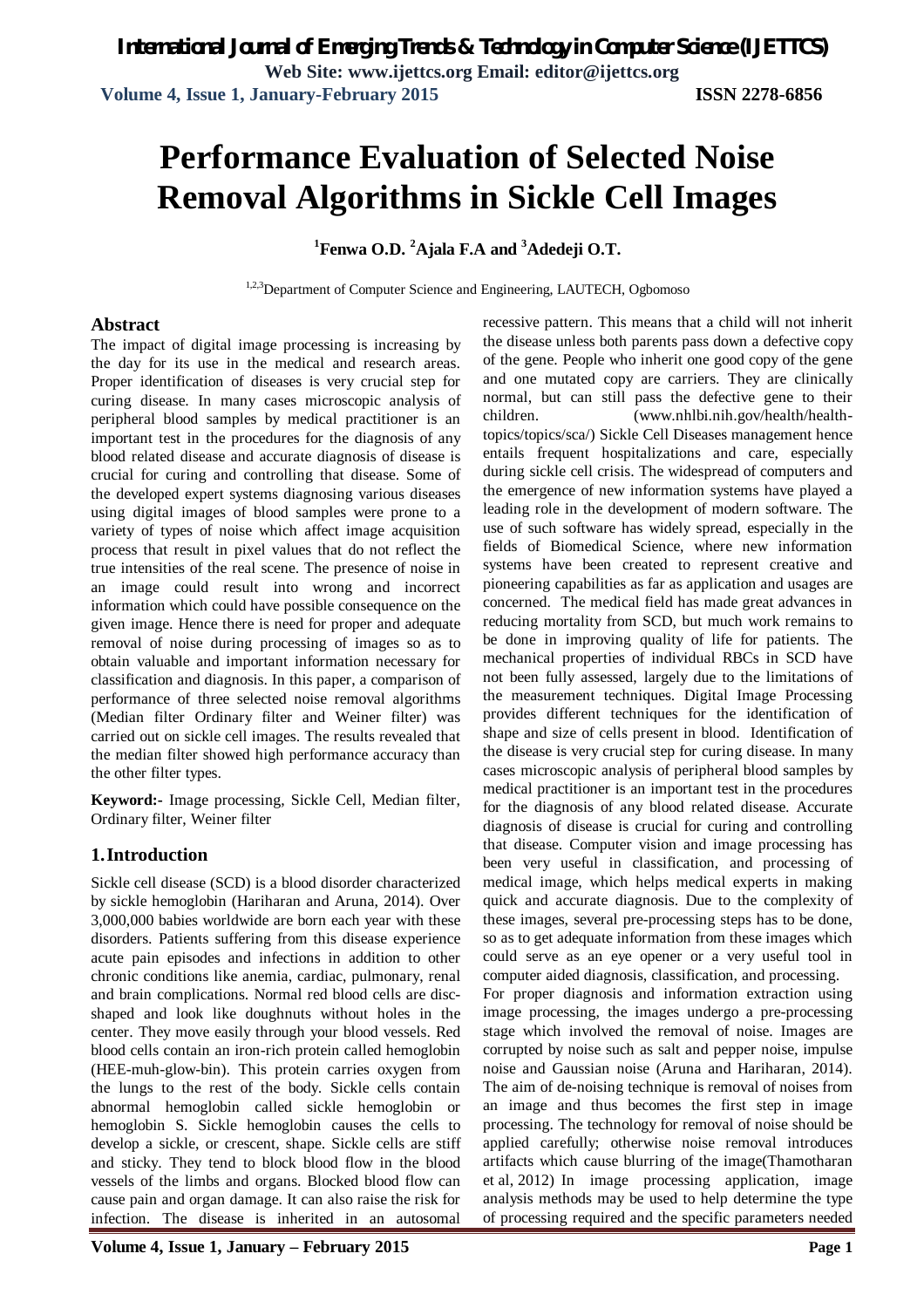# **Volume 4, Issue 1, January-February 2015 ISSN 2278-6856**

for that processing. For example, to determine the degradation function pre-processing is carried out which is used to remove noise and eliminate irrelevant, visually unnecessary information. Noise is unwanted information that can result from the image acquisition process. Proper and adequate removal of noise during processing of images is necessary so as to obtain valuable and important information necessary for classification and diagnosis. The presence of noise in an image could result into wrong and incorrect information which could have possible consequence on the given image. In this paper, different filter types were evaluated on a named sickle cell image, these filters were used to remove noise in the images. The performance of these filter types were then evaluated and compared with the standard image.

#### **2.Related Work**

In general, any kind of magnetic resonance image analysis starts with an image enhancement process. The choice of enhancement technique has a direct impact on the final result, since the image quality has great impact on subsequent analysis. In the literature, however, relatively little attention has been given to this pre-processing step. Neha and Karaulia (2014) provided a quantitative evaluation of the performance of different de-noising techniques for MRI images using the median filter, Gaussian filter, Max filter, Min filter and Arithmetic Mean filter. Niraj, Gerald and Arcangelo (2012) worked on evaluation of image enhancement techniques for Capillary Imaging. Youlian and Cheng (2012) proposed an Improved Median Filtering Algorithm for Image Noise Reduction. In this paper, a comparison of performance of three selected noise removal algorithms (Median filter Ordinary filter and Weiner filter) was carried out on sickle cell images.

# **3.Materials and Method**

The steps used to achieve the aim of this work are as shown in the flowchart in figure 3.1 below



#### **3.1 Image (Data) Acquisition**

The image used for this paper was obtained from an online database of brain MRI Images. The database provides a repository of these images which can be downloaded and regenerated in the Matlab environment. Some of these images are stored for research purposes, and for other image processing analysis. After the images were gotten from an online source, a database that contains the images was created in the Matlab environment. The images were called from the database using Matlab algorithm. A typical sickle cell image is shown in figure 3.2



**Figure 3.2:** A Typical sickle cell image (Jambhekar, 2011)

#### **3.2 Image Pre-processing**

Pre-processing of image is necessary before any image analysis can be carried out. It involves filtering, selecting, randomizing, conversion to gray-scale, resizing and removal of objects that could affect the proper processing of the images. Before a computer vision method can be applied to image data in order to extract some specific piece of information, it is usually necessary to process the data in order to ensure that it satisfies certain assumptions implied by the method. The image filtering or preprocessing depends mainly on the quality of the image acquired from image acquisition system. The main aim of image preprocessing is to suppress unwanted noise and to enhance image features important from further analysis point of view, and is most of the time specific in nature depending upon the type of noise present in the image. (For example, in case of image with poor 'brightness and contrast,' histogram equalization can be used to improve the brightness and contrast of an image). In analysis of medical images, we try to avoid image pre-processing unless and until it is very much necessary as image preprocessing typically decreases image information content.

#### **3.2.1 Pre-processing to gray scale**

A major pre-processing used in this paper is conversion to grayscale. Most images obtained are always in colored form, and the only way to process such image is by conversion to gray scale. An RGB image is a 3 by 3 image

**Volume 4, Issue 1, January – February 2015 Page 2**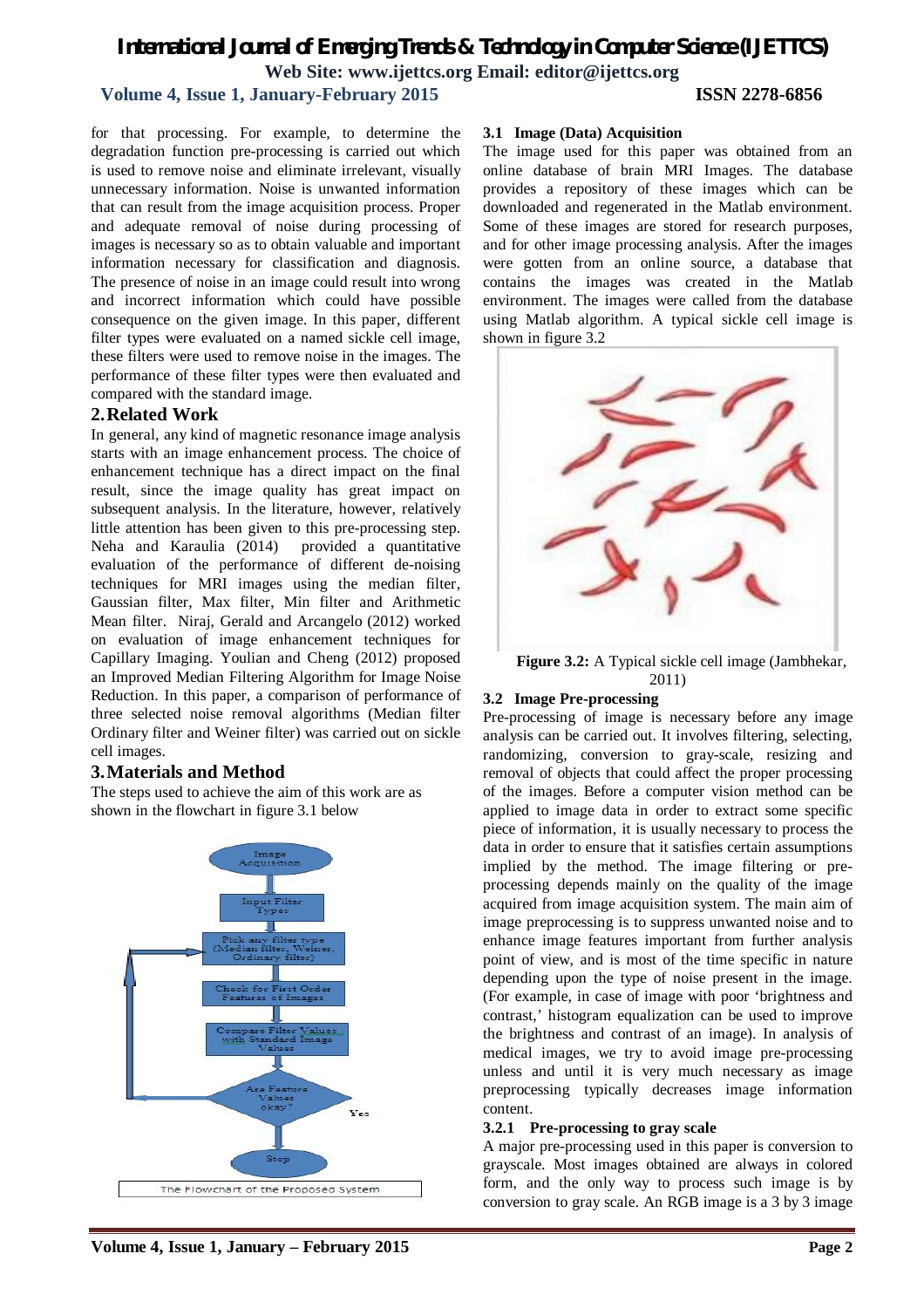**Volume 4, Issue 1, January-February 2015 ISSN 2278-6856**

matrix consisting of rows, columns, and index type. The value of an image is also identified by its class, such as uint8, uint16, double. For a grayscale image, it is made to be 2 by 2 matrix, depending on the image size, and also retain its class.

#### **3.3 Noise Removal Algorithms**

Different types of algorithm exist for noise suppression and reduction, depending on which of the algorithm suits the particular purpose. This purposes are specific to the individual or on what is needed to be done, as well as what ought to differentiate it from a given or a particular process. In this paper, three of the noise removal algorithms (1) Median filtering, (2) Ordinary filtering and (3) Weiner filtering were evaluated.

#### **3.3.1 Median filtering**

The median filter is a nonlinear signal processing technology based on statistics. The noisy value of the digital image or the sequence is replaced by the median value of the neighborhood (mask). The pixels of the mask are ranked in the order of their gray levels, and the median value of the group is stored to replace the noisy value. The median filtering output is given as

$$
g(x, y) = med\{f(x - i, y - j), i, j - W\}
$$
 (1)

where  $f(x, y)$ ,  $g(x, y)$  are the original image and the output image respectively, W is the two-dimensional mask: the mask size is n x n(where n is commonly odd) such as  $3 \times 3$ ,  $5 \times 5$ , and etc.; the mask shape may be linear, square, circular, cross, etc (Zhu and Huang, 2012).

# **Median filtering Algorithm**

The Median Filtering Algorithm used in this paper consists of the following steps:

**Step 1:** Read Image into Matlab

**Step 1:** The mask slides over the image, overlaps the center of the mask with the pixel on the image to search the center element  $f(i, j)$ 

**Step 2:** Read the values of the corresponding pixels of the mask;

**Step 3:** Compute the average value (*average*) of the mask;

**Step 4:** Compare the value of each pixel with *average*, if the value of each pixel is greater than *average*, then searching the median value and let  $f(i, j) = med$ ; otherwise, retaining the original value of the pixel unchanged;

Step (5) Repeating the step (4), until  $i=j=n$ .

# **3.3.2 Ordinary Filtering**

Ordinary filtering replaces each element in A by the order-th element in the sorted set of neighbors specified by the nonzero elements in domain.  $B = \text{ordfilt2}$  (A, order, domain, S) where S is the same size as domain, uses the values of S corresponding to the nonzero values of domain as additive offsets.  $B = \text{ordfilt2}$  (..., p adopt) controls how the matrix boundaries are padded. Set p adopt to 'zeros' (the default) or 'symmetric'. If p adopt is 'zeros', A is padded with 0's at the boundaries. If p adopt is 'symmetric', A is symmetrically extended at the boundaries. Domain is equivalent to the structuring element used for binary image operations. It is a matrix containing only 1's and 0's; the 1's define the neighborhood for the filtering operation. For example,  $B =$ ordfilt2(A,5,ones(3,3)) implements a 3-by-3 median filter;  $B = \text{ordfilt2}(A, 1, \text{ones}(3,3))$  implements a 3-by-3 minimum filter; and  $B = \text{ordfilt2}(A, 9, \text{ones}(3, 3))$  implements a 3-by-3 maximum filter. B = ordfilt2 (A, 1, [0 1 0; 1 0 1; 0 1 0]) replaces each element in A by the minimum of its north, east, south, and west neighbors. The syntax that includes S (the matrix of additive offsets) can be used to implement grayscale morphological operations, including grayscale dilation and erosion. (www.mathworks.com/ordfilt2)

#### **Algorithm for Ordinary filter**

**Step 1:** Read image into Matlab

**Step 2:** Identify pixels in the images

**Step 3:** Replace each element in the image by the sorted sets

**Step 4:** Set the value of the 'p adopt' to either symmetric or zeros.

**Step 5:** If 'p adopt is zeros', A is padded with zeros, if 'p adopt is symmetric', A is padded with ones.

#### **3.3.3 Weiner filtering**

Wiener2 low pass-filters a grayscale image that has been degraded by constant power additive noise. wiener2 uses a pixel-wise adaptive Wiener method based on statistics estimated from a local neighborhood of each pixel  $J =$ wiener2(I, [m n], noise) filters the image I using pixelwise adaptive Wiener filtering, using neighborhoods of size m-by-n to estimate the local image mean and standard deviation. If you omit the [m n] argument, m and n default to 3. The additive noise (Gaussian white noise) power is assumed to be noise.[J, noise] =wiener2(I, [m n]) also estimates the additive noise power before doing the filtering. wiener2returns this estimate in noise.

#### **Mathematical Algorithm for Weiner filtering. Step 1:** Read Image into Matlab

**Step 2:** Identify pixels in image

**Step 3:** Calculate the local mean around pixel using the formula in equation (2)

$$
\mu = \frac{1}{NM} \sum_{m,n} \sum_{n=1, n \neq n} \sigma(n1, n2) \text{ and}
$$

$$
c = \frac{1}{M} \sum_{n \neq n} \sum_{n \neq n} \sigma(n1, n2) \text{ and } c^2 = \frac{1}{M} \sum_{n} \sigma^2(n1, n2) - \mu^2 \tag{2}
$$

where n is the N by M local neighborhood of each pixel located in each image A.

**Step 4:** Create a pixel-wise filter using the equation below:

$$
b(n1, n2) = \mu + \frac{\sigma^2 - v^2}{\sigma^2} (\sigma(n1, n2) - \mu)
$$
\n(3)

Where  $v^2$  is the noise variance if the noise is not given **Step 5:** Use local mean to create new image.

# **4.System Implementation**

This involves loading the image anywhere in the computer to get the image. The first stage of any image processing is getting the image. After the image has been gotten, the various tasks which involve processing the image, analyzing the image can now be performed. It is also important to note that if image has not been gotten the processing cannot take place, therefore rendering the work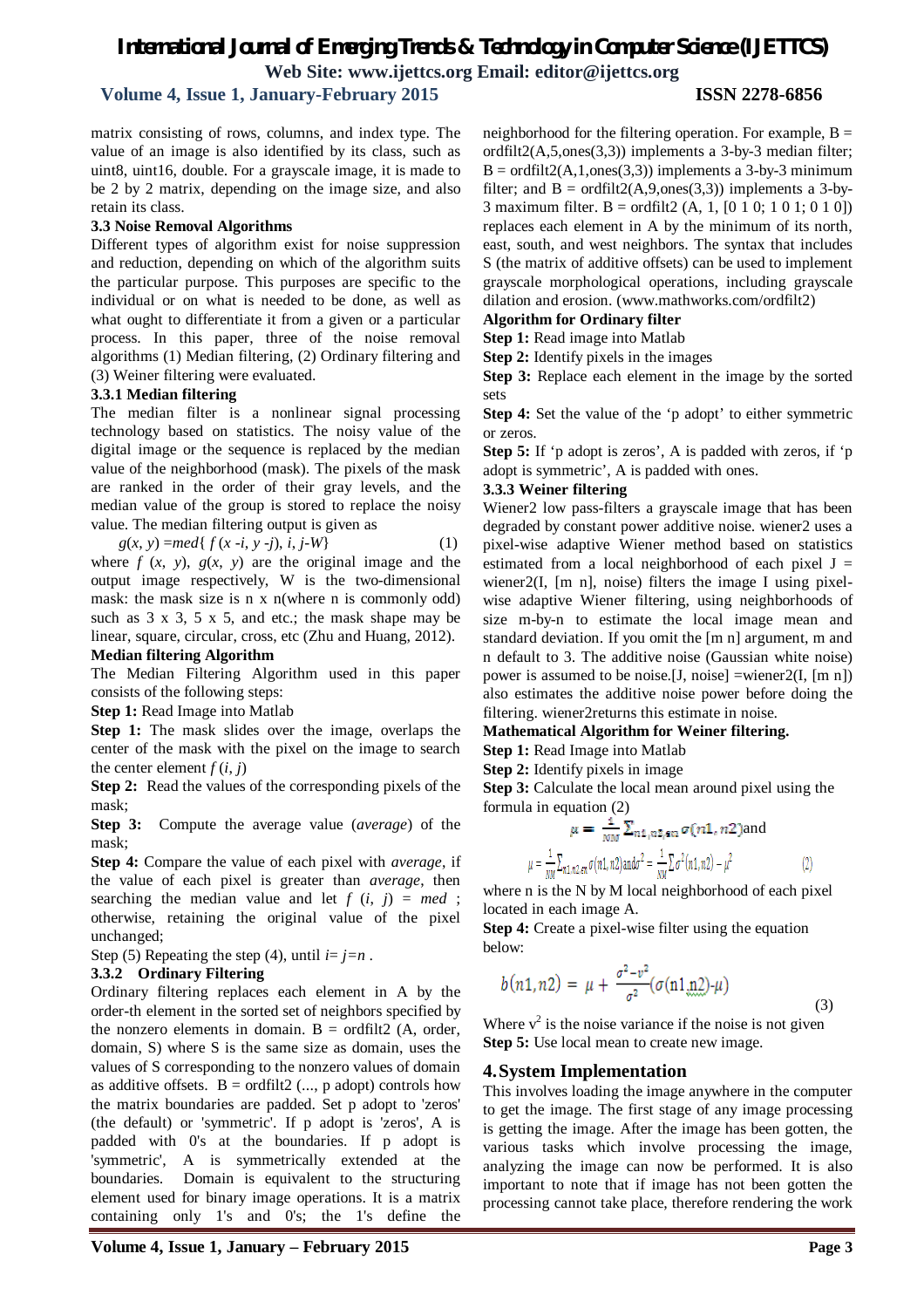# **Volume 4, Issue 1, January-February 2015 ISSN 2278-6856**

useless. An interactive interface in figure 4.1 was developed which was used to carry out the process.

#### **4.1 Matlab Implementation**

Any image which comes into the Matlab environment has a definite value, which is identified by Matlab. In image processing Matlab enhances the image and generates its value using the im-read function. This enables further processing. Image components are also gotten in the work environment, after its value has been gotten. This is very important because it helps to enhance image processing. These components are identifiable and are attached to each image; this implies that for every image coming into the Matlab environment it has a definite component, which makes it very useful in analysis.





#### **4.2 Parameters for Evaluation**

This paper checked and evaluated the performance of the three filtering types: Median filtering, Ordinary filtering and Wiener filtering. After different filters have been used on the images, various filters are then compared and the image with close parameters with the original image is then chosen. These parameters are: (1) Area (2) Mean (3) Correlation and (4) Standard Deviation. The Area of Pixels: The area of pixels of the original sickle cell disease image has the value of 57318 pixel bytes which is specific and consistent for the other filter types. The Mean: The values of the mean are also consistent with each other and also identifiable and measurable for all of the filter types. The mean is the average values of the pixel in bytes calculate as the sum of 1 to n divide by n. There is a relationship between the area, and the mean. For the Median filter, Ordinary filter and Weiner filter, their values remain the same and still correspond with the original sickle cell image. The Correlation: From the values of the correlation, the Median filter and Weiner filter have closer value to that of the original image but, the values of the Weiner filter is high meaning some elements have been introduced to the image, this leaves us with the median filter as the best option The Standard Deviation: The values of their standard deviation differs with a slight value from the original one, except for the Ordinary filter whose value seems outrageous, at this stage, the ordinary filter might not be considered an effective tool for filtering.

#### **5.Results and Discussion**

In image processing, filtering of image is necessary before any process can take place. For medical image, filtering is done but when done we do much processing so as not to lose some vital information in the images, so as much as the image to be processed is filter, checks are placed on the resulting values arising from the different filter types. These checks are done to see if some closely features of the original image are still retained. If the features (first order features) gotten are close or similar to the features of the original image, then such filter type is picked and selected to be the best. The results presented for the different filter types are shown in table 5.1. These results show the corresponding output of the different parameters for Area, Mean, Correlation and Standard Deviation in terms of pixel values.

| Parameters                   | Sickle Cell<br>Original Image<br>Value | Median<br>Filter | Ordinary<br>Filter | Weiner Filter |
|------------------------------|----------------------------------------|------------------|--------------------|---------------|
| Area                         | 57.318                                 | 57.3145          | 57.318             | 57.318        |
| Mean                         | 23.93604                               | 23.93604         | 23.93604           | 23.93604      |
| Standard<br><b>Deviation</b> | 38.3385                                | 37.2409          | 14.926             | 32.2544       |
| Correlation                  | 99.433                                 | 99.904           | 97.651             | 99.986        |

**Table 5.1:** The Statistical Results for the different Filter

types.

As seen in the table 5.1, it is evidently clear that Median filter is the most acceptable filter type in terms of Area,

Mean , Standard Deviation and Correlation. Its values seem to be closer to the original image than any other filter type hence making it qualitative for image filtering.

### **6.Conclusion and Recommendation**

In this work, different filter types were evaluated on a named sickle cell image, these filters were used to remove noise in the images. The performance of these filter types were then evaluated and compared with the standard image. The median filter tends to show high performance accuracy than the other filter types. Future work can be tailored toward the following: